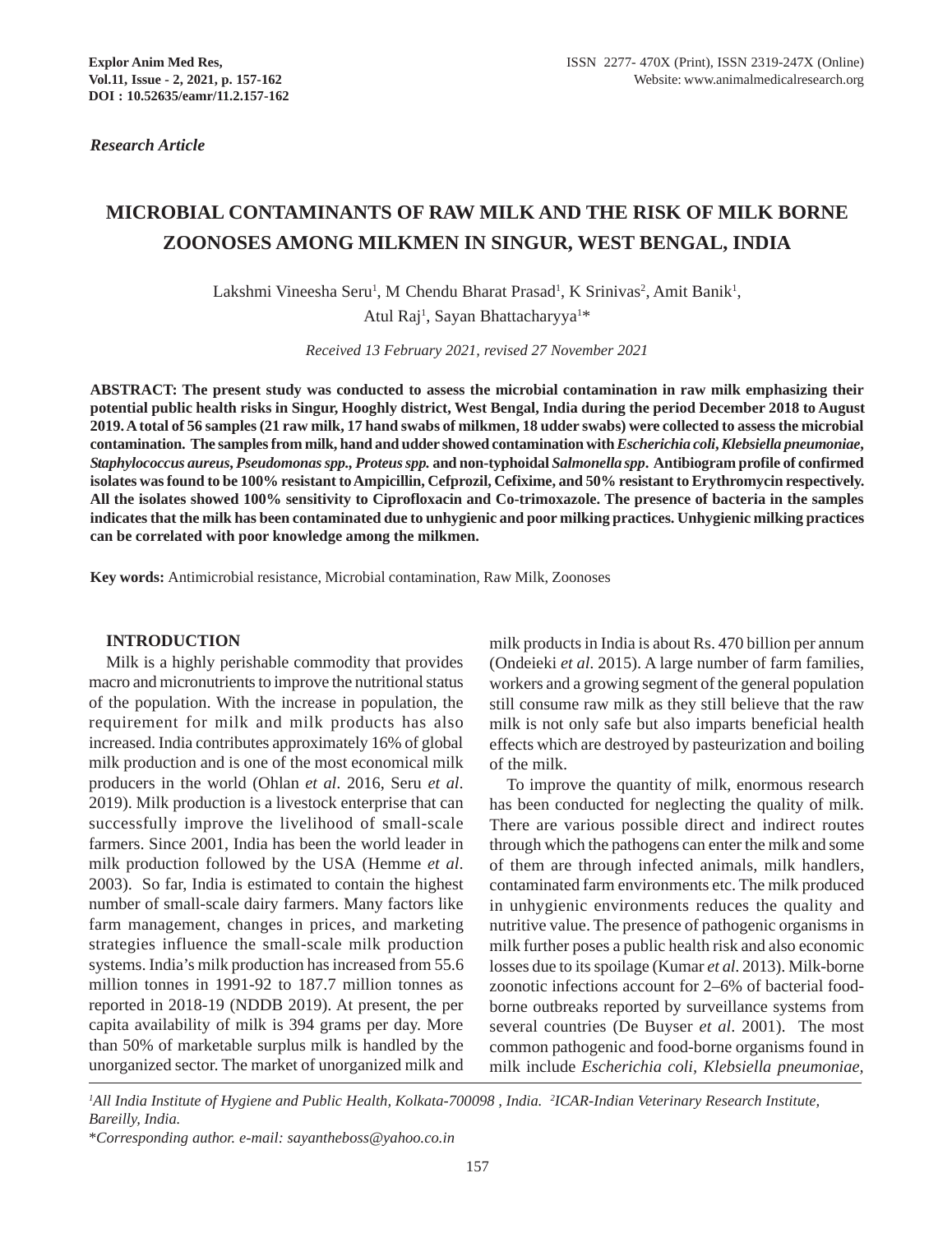*Staphylococcus aureus, Mycobacterium bovis, Bacillus cereus, Salmonella spp., Clostridium perfringens, Listeria monocytogenes*, *Coxiella burnetii, Brucella abortus* etc. (Costanzo *et al*. 2020). Following the excess use of antibiotics, antimicrobial resistance is a significant public health threat. The cross-resistance of antimicrobials occurs in humans due to the use of similar antibiotics in veterinary practice (Ondeieki *et al*. 2015, Kumar *et al.* 2021). The multi-drug resistant strains of bacteria possibly enter humans through the consumption of unprocessed animal products (Toth *et al*. 2019). Keeping the above things in mind, we designed this study to gather knowledge about milk-borne zoonoses, practices regarding clean milk production and the quality of raw milk along with multiple antibiotic-resistant indices of the isolates.

## **MATERIALS AND METHODS**

A cross-sectional study was conducted at Singur block of Hooghly district, West Bengal from December 2018 to August 2019.

The samples were collected from milkmen who were selected using a simple random sampling method. A total of 56 samples (21 raw milk, 17 hand swabs of milkmen, and 18 udder swabs) were collected for microbial assessment. Overall, 17 groups of samples were collected aseptically using sterile test tubes and swab sticks from the same cow milk and its udder, and milkman who milked the cow. They were transported to the laboratory maintaining cold chain at 4-8ºC within 3-4 hours. The samples were processed for isolation of zoonotic pathogens like *E. coli, Salmonella spp., Pseudomonas spp., Staphylococcus aureus* followed by identification using biochemical methods at the National Institute of Cholera and Enteric Diseases and All India Institute of Hygiene and Public Health, Kolkata on the same day of receiving the samples.

# **RESULTS AND DISCUSSION Microbial assessment**

Out of 56 samples, we were able to isolate 10 isolates. The isolates were cultured on various media like MacConkey, Xylose Lysine Deoxycholate, Hektoen Enteric agars for purity. After isolation, strains were tested for antimicrobial sensitivity and resistance pattern. The isolated bacteria were identified based on colony characteristics followed by confirmation using biochemical methods.

*E. coli* was the most commonly isolated organism from all the samples. It was visible as Gram-negative with pink stained bacilli and lactose fermenting on MacConkey agar having colony characteristics of circular, flat, and pink colour colonies. Biochemical test results are as shown in Table 1.

The majority of the *E. coli* isolates were recovered from udder samples where fecal contamination was observed. *E. coli* was isolated from vendors' hands' samples which shows that this may pose a potential source of contamination. In resource deficient tropical countries where refrigeration facilities are not accessible, *E. coli* can multiply easily in raw milk which corresponds to a high occurrence of *E. coli* in our investigation. A similar finding was reported by Batabyal *et al*. (2018). The presence of *E. coli* in milk indicates not only fecal contamination but also other contributing factors which can be potential public health concerns. The presence of *E. coli* near the udder region can also contribute to the incidence of coliform mastitis.

The second most isolated organism was *Klebsiella pneumonia* (2/56) with the morphology of Gram-negative, rod-shaped, and lactose fermenting with mucoid colonies on MacConkey agar. The biochemical test results are shown in Table 1.

The presence of *Klebsiella pneumoniae* correlates with the findings of Langoni *et al*. (2015) who isolated *K.*

| SI.<br>No. | <b>Biochemical Tests</b>  | <b>Escherichia</b><br>coli                       | <b>Klebsiella</b><br>pneumonia                   | <b>Proteus</b><br>spp.              | <b>Pseudomonas</b><br>spp.      | <b>Salmonella</b><br>spp.             |
|------------|---------------------------|--------------------------------------------------|--------------------------------------------------|-------------------------------------|---------------------------------|---------------------------------------|
|            | Citrate test              | Negative                                         | Positive                                         | Positive                            | Positive                        | Positive                              |
| 2.         | Indole test               | Positive                                         | Negative                                         | Negative                            | Negative                        | Negative                              |
| 3.         | Lysine Iron Agar          | Positive                                         | Positive                                         | Negative                            | Positive                        | Negative                              |
| 4.         | Urease                    | Negative                                         | Positive                                         | Positive                            | Negative                        | Negative                              |
| 5.         | Triple Sugar Iron agar    | $A/A$ , gas $(+)$ ,<br>H <sub>2</sub> S negative | $A/A$ , gas $(+)$ ,<br>H <sub>2</sub> S Negative | $K/A$ , gas $(-)$ ,<br>$H_{2}S + +$ | $K/K$ , gas $(-)$ ,<br>$H2S(-)$ | $K/A$ , gas $(+)$ ,<br>$H_{2}S (+++)$ |
| 6.         | Motility Indole Ornithine | Positive                                         | Negative                                         | Positive                            | Positive                        | Positive                              |

**Table 1. Biochemical tests for the identification of bacterial isolates.**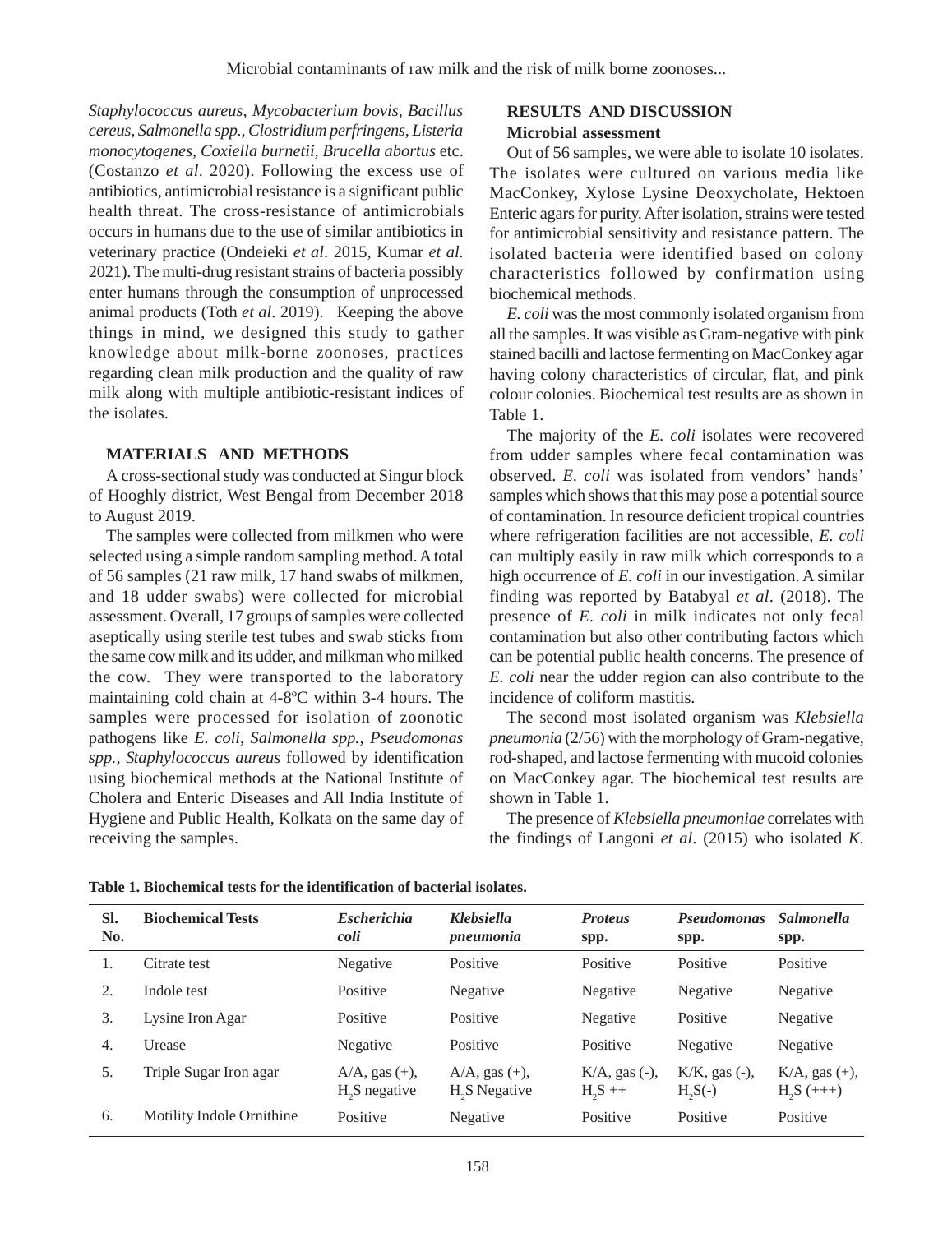*pneumonia* from the dairy environment. There are even reports of the presence of *Klebsiella pneumoniae* in milk products such as Khoa in India (Bobbadi *et al*. 2019). The presence of *K. pneumoniae* on the milker's hand can be transmitted to the other cows thus spreading the infection. *Klebsiella pneumoniae* causes mastitis which is more severe than mastitis caused by *E. coli*. *K. pneumoniae* also causes urinary tract infections, pneumonia, wound infections etc. in humans, which poses potential risks to milkers, vendors and others associated with handling raw milk (Navon-Venezoa *et al*. 2017). The adverse effects are due to poor response to antibiotic therapy thus causing huge economic losses to the livestock owners. *Klebsiella pneumoniae* is known for its notoriety in carrying various antibiotic resistance genes (Lagoni *et al*. 2015, Navon-Venezoa *et al*. 2017).

*Proteus spp*. were Gram-negative, rod-shaped, nonlactose fermenting on MacConkey agar and produced H2S. They were urease positive and motile. The biochemical test results were as shown in Table 1. We could isolate one *Proteus* isolate from milker's hand that warrants the chance of spreading the infection to cows while milking. This poses a potential reverse zoonoses threat and stresses the importance of milk hygiene awareness.

*Proteus spp*. are uncommon pathogens found in cow's environment (bedding, feed, and water). Despite *Proteus spp*. are rarely associated with food-borne infections, their presence can cause wound and urinary tract infections in the milk handlers. The Antibiogram profile revealed that *Proteus* isolate is resistant to Ampicillin, Cefixime and Trimethoprim. These results are not in accordance with the findings of Prasastha *et al.* (2021), who found that Proteus was highly sensitive to Ampicillin.

*Pseudomonas* isolates were gram-negative rod showing motility on MIO semi-solid agar and showed alkaline slant and alkaline butt on TSI agar. The biochemical test results are shown in Table 1.

*Pseudomonas spp*. are ubiquitous and psychotropic organisms that can grow over a temperature range of 4- 42ºC. They are frequently linked with the spoilage of raw milk and are present in different environments (Meng *et al*. 2017). The potential source of contamination could be the environment due to its vast presence in nature. Presence of *Pseudomonas spp*. correlates with the findings of Vidal *et al*. (2017) who demonstrated the presence of the organism on milker's hands, the surface of cow's teats, and utensils. *Pseudomonas spp*. is known to harbour genes for various multi-drug efflux pumps and is therefore usually multi-drug resistant.

*Salmonella* isolates could be isolated from an udder

**Table 2. No. of microorganisms isolated from the samples (m= milk, h= milker's hand, u= udder).**

| SI.<br>No. | <b>Isolate No.</b> | <b>Microorganism</b>         |
|------------|--------------------|------------------------------|
| 1.         | 3 <sub>m</sub>     | Klebsiella pneumonia         |
| 2.         | $21 \text{ m}$     | Escherichia coli             |
| 3.         | 3 h                | Klebsiella pneumonia         |
| 4.         | 5 h                | Escherichia coli             |
| 5.         | 6 h                | Vibrio spp.                  |
| 6.         | 7 h                | Proteus spp.                 |
| 7.         | 10 <sub>h</sub>    | Pseudomonas spp.             |
| 8.         | 3 u                | Non-typhoidal Salmonella     |
| 9.         | 7 u                | Escherichia coli             |
| 10.        | 5 u                | <i>Staphylococcus aureus</i> |

sample. Identification was done based on Gram staining, colony characteristics on HEA, and biochemical reactions. The isolates showed greenish colonies with a black centre on HEA agar, were positive for  $H_2S$ , citrate, and flaring from the line of inoculation indicating motility. The biochemical test results are shown in Table 1.

The presence of *Salmonella spp.* on the udder can contaminate the milk as well as the milker while milking. About 15-100 CFU of *Salmonella spp.* can pose a public health risk (Pooja *et al*. 2018). Due to the high nutritive value of milk, it is consumed by every age group especially children whose nutrient requirement for growth is much higher. *Salmonella spp.* is one of the common food-borne zoonotic infections which affect children below 5 years and immuno-compromised individuals. Unpasteurized milk can be a possible source of infection in this group of people.

*Staphylococcus aureus* isolate showed Gram-positive cocci on Gram's staining and coagulase-positive. *Staphylococcus aureu*s was isolated from milk, milker's hands as well as udder. The results are in correlation with the findings of Tasnim *et al*. (2015) who found *Staphylococcus* in all the raw milk samples. The presence indicates the improper milking and hygienic conditions of the farm. The other non-pathogenic *Vibrio cholerae* was isolated on TCBS agar which showed agglutination with polyvalent sera.

#### **Sample-wise results**

From the total 56 samples, we could isolate 7 different types of pathogens. The majority isolated were *E. coli*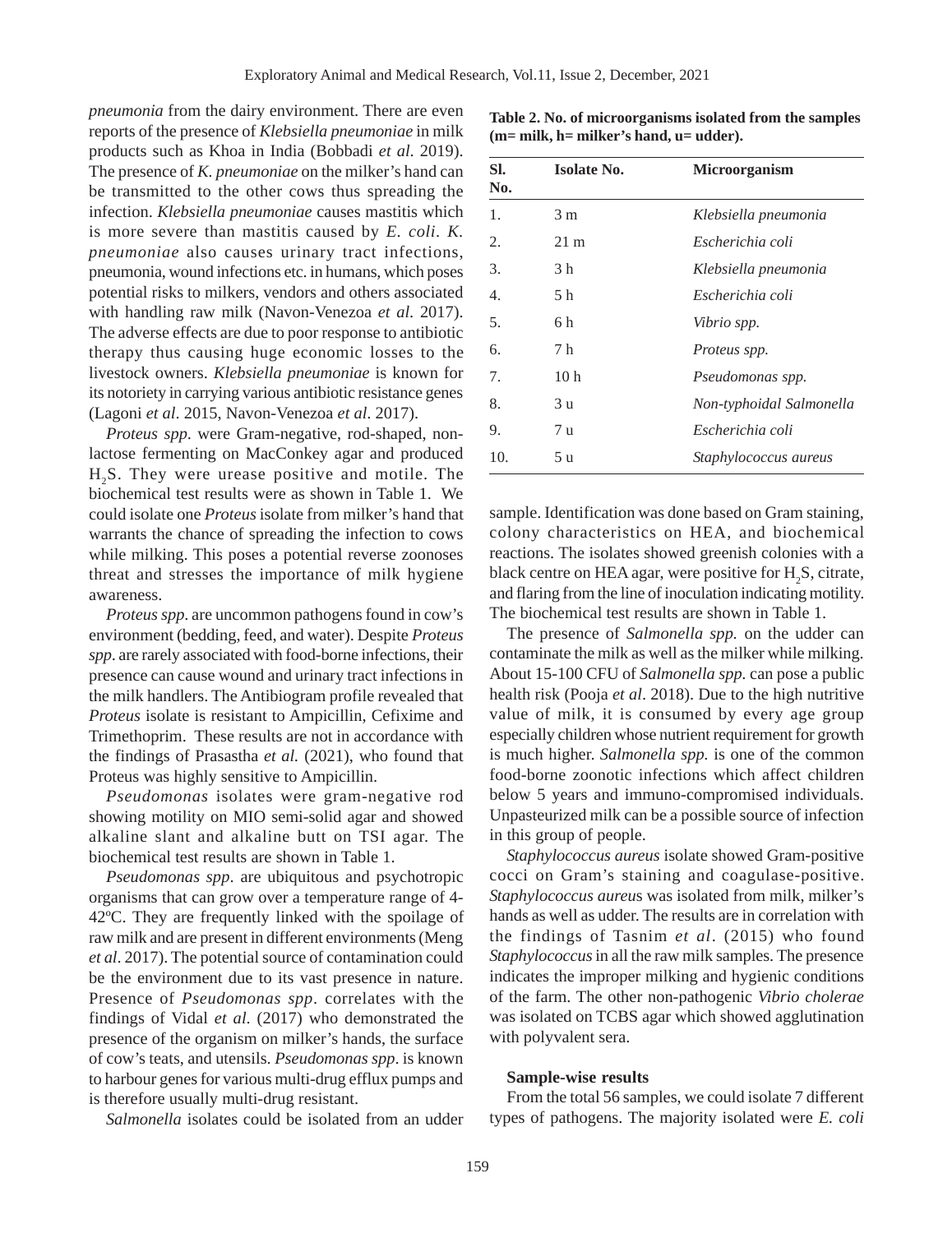| <b>Class of</b><br>antibiotics | <b>Name of Antibiotics</b> | 3m           | 21m          | 3 <sub>h</sub> | <b>5h</b>      | 6h           | 7 <sub>h</sub> | <b>10h</b>   | 3 <sub>u</sub> | 5u           | 7 <sub>u</sub> |  |
|--------------------------------|----------------------------|--------------|--------------|----------------|----------------|--------------|----------------|--------------|----------------|--------------|----------------|--|
| Quinolones                     | Ciprofloxacin (CF)         | S            | S            | S              | ${\mathcal S}$ | S            | S              | S            | T              | $\mathbf S$  | S              |  |
|                                | Lomefloxacin (Lo)          | S            | $\mathbb{R}$ | S              | $\mathbb{R}$   | ${\bf S}$    | S              | S            | S              | S            | I              |  |
|                                | Nalidixic acid (NA)        | S            | S            | S              | $\mathbb{R}$   | S            | S              | S            | S              | S            | ${\mathcal S}$ |  |
|                                | Norfloxacin (Nx)           | S            | S            | S              | I              | S            | S              | S            | S              | S            | ${\mathcal S}$ |  |
| Tetracycline                   | Tetracycline (T)           | S            | $\mathbb{R}$ | S              | $\mathbb{R}$   | $\bf{I}$     | I              | S            | I              | I            | I              |  |
| Macrolides                     | Erythromycin (E)           | I            | $\mathbb{R}$ | $\bf{I}$       | $\mathbb{R}$   | $\mathbb{R}$ | I              | $\mathbf R$  | $\mathbb{R}$   | I            | I              |  |
| Aminoglycoside                 | Neomycin (N)               | I            | I            | S              | I              | S            | I              | I            | T              | $\mathbb{R}$ | $\mathbb R$    |  |
|                                | Kanamycin (K)              | S            | I            | S              | $\rm I$        | $\bf{I}$     | S              | S            | $\mathbf I$    | S            | I              |  |
| Beta-lactams                   | Ampicillin (A)             | $\mathbb{R}$ | $\mathbb{R}$ | $\mathbb{R}$   | $\mathbb{R}$   | $\mathbb{R}$ | $\mathsf{R}$   | $\mathsf{R}$ | $\mathbb{R}$   | $\mathbb{R}$ | $\mathbb{R}$   |  |
|                                | Ceftriaxone (Ci)           | $\mathbb{R}$ | I            | $\mathbb{R}$   | S              | S            | S              | S            | S              | S            | ${\mathcal S}$ |  |
|                                | Cefprozil (CFZ)            | $\mathbb{R}$ | $\mathbb{R}$ | $\mathbb{R}$   | $\mathbb{R}$   | $\mathbb{R}$ | $\mathbb{R}$   | $\mathbb{R}$ | $\mathbb{R}$   | $\mathbb{R}$ | $\mathbb{R}$   |  |
|                                | Cefixime (CFX)             | $\mathbb{R}$ | $\mathbb{R}$ | $\mathbb{R}$   | $\mathbb{R}$   | $\mathbb{R}$ | $\mathbb{R}$   | $\mathbb{R}$ | $\mathbb{R}$   | $\mathbb{R}$ | $\mathbb{R}$   |  |
| Chloramphenicol                | Chloramphenicol (C)        | I            | S            | I              | $\mathbb{R}$   | S            | S              | S            | S              | $\mathbf S$  | ${\mathcal S}$ |  |
| Sulphonamides                  | Trimethoprim (TR)          | S            | $\mathbb{R}$ | I              | I              | S            | $\mathbb{R}$   | S            | S              | S            | $\mathbf S$    |  |
|                                |                            |              |              |                |                |              |                |              |                |              |                |  |

**Table 3.** *In vitro* **antibiotic sensitivity pattern of the isolates** (m= milk, h= milker's hand, u= udder; S= Sensitive, I= Intermediate, R=Resistant).

(3/56) from milk and udder followed by *K. pneumoniae* (2/56) from milk and milker's hand respectively. Surprisingly we could isolate *Vibrio spp.* from milker's hand but on serotyping, we found that as non-pathogenic. We could isolate *Proteus spp.* and *Pseudomonas spp.* from the milkers' hands. From the udder sample, we could isolate *Salmonella spp.* and we could suspect it as nontyphoidal Salmonella based on excessive production of H2 S on triple sugar iron agar. Data are shown in Table 2.

#### **Antibiogram of the isolates**

The antibiotic susceptibility of 14 commonly used antibiotics in human and veterinary medicine in Singur was used. The isolates showed varied pattern of resistance and susceptibility to the antibiotic discs used (Table 3). The majority of the isolates showed 100% resistance to Ampicillin (A), Cefrozil (CFZ), and Cefixime (CFX) followed by Erythromycin (E). About 90% of the isolates showed sensitivity to Nalidixic acid (NA), Norfloxacin (Nx) followed by Ceftriaxone (Ci), Chloramphenicol (C) (70%), and Trimethoprim (TR) (60%). The isolates of about 60% showed an intermediate response to Neomycin (N) and 50% against Kanamycin (K), Erythromycin (E), and Tetracycline (T). Two of the isolates were found to be resistant to 8 antibiotics (Lo-NA-T-E-A-CFZ-CFX-

**Table 4. MAR indices of the isolates (n=10).**

| <b>Isolate</b><br>No. | No. of<br>antibiotic<br>isolate<br>subjected<br>to face<br>resistance | <b>Antibiotics</b><br>resistance | <b>MAR</b><br>index |
|-----------------------|-----------------------------------------------------------------------|----------------------------------|---------------------|
| 3m                    | 14/4                                                                  | A, Ci, CFX, CFZ                  | 0.2                 |
| 21m                   | 14/7                                                                  | Lo, T, E, A, CFX, CFZ, TR        | 0.5                 |
| 3h                    | 14/4                                                                  | A, Ci, CFX, CFZ                  | 0.2                 |
| 5h                    | 14/4                                                                  | E, A, CFX, CFZ                   | 0.2                 |
| 6h                    | 14/8                                                                  | Lo, NA, T, E, A, CFX, CFZ, C     | 0.57                |
| 7h                    | 14/4                                                                  | E, A, CFX, CFZ                   | 0.2                 |
| 10 <sub>h</sub>       | 14/4                                                                  | A, CFX, CFZ, TR                  | 0.2                 |
| 3u                    | 14/4                                                                  | E, A, CPX, CPZ                   | 0.2                 |
| 5u                    | 14/4                                                                  | N, A, CFX, CFZ                   | 0.2                 |
| 7u                    | 14/4                                                                  | N, A, CFX, CFZ                   | 0.2                 |

(A: Ampicillin, Ci: Ceftriaxone, CFX: Cefixime, CFZ: Cefprozil, Lo: Lomefloxacin, T: Tetracycline, E: Erythromycin, TR: Trimethoprim, N: Neomycin, NA: Nalidixic acid, C: Ciprofloxacin;  $m=$  milk,  $h=$  milkers hand,  $u=$  udder).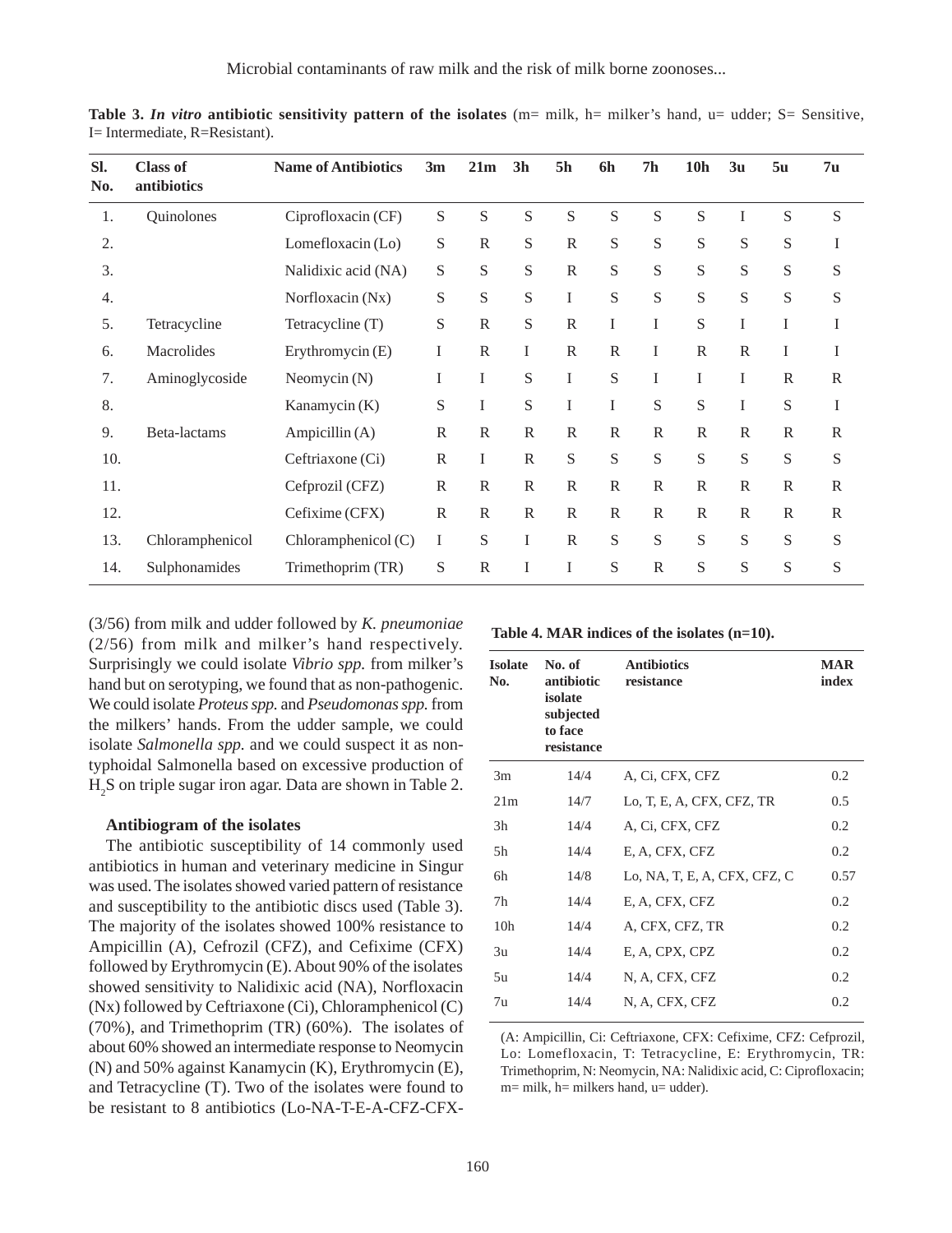C) and 7 antibiotics (Lo-T-E-A-CFZ-CFX-TR) *i.e* 5 classes of antibiotics. These two isolates could be multidrug resistant. The majority of resistance was observed for the Beta-lactam group of antibiotics followed by Macrolides. Most of the isolates showed intermediate reactions against Tetracycline and Aminoglycosides. There is a potential risk of antibiotic resistance gene transfer between animals and humans through horizontal gene transfer while consumption of raw milk. The multidrug resistance of the isolates can pose a high risk to animals as well as humans who are at immediate risk of infection.

Table 4 shows the information regarding the multiple antibiotic resistances against 14 antibiotics used in the study. Among the 10 isolates, 2 isolates had a MAR index of more than 0.2, and 8 isolates had a MAR index of 0.2. The isolates from milk (21m) and hand swab (6h) showed a MAR index of more than 0.2 representing the different levels of risk. About 80% of the isolates were resistant to similar antibiotics suggesting plasmid exchange within them. This assumption is in harmony with observations made by Krumperman (1983).

Overall, the isolates identified were *E. coli, Klebsiella spp, Proteus spp, Staphylococcus aureus, Pseudomonas spp, and Salmonella spp.* Among the isolated organisms, the majority of them were enterobacteria which indicates probable fecal contamination of the milk which may be due to poor knowledge among the milkmen. The common practice usually followed in the locality (if the milk was spoiled) was the preparation of Chhena (Paneer or cheese curds). The consumption of spoiled milk can cause nausea, vomiting, stomach ache, and diarrhea. Due to lack of refrigeration, there are more chances of milk getting spoiled due to the above-mentioned organisms. This study suggests a probable association between the poor quality of milk and less knowledge among the dairy farmers and vendors.

## **CONCLUSION**

Based on the observations, we conclude that the contamination of milk with the bacteria may be due to a lack of knowledge regarding milk hygiene, poor facilities for the preservation, and transport of raw milk. It is recommended that extensive awareness campaigns are periodically needed to promote food safety in rural areas. In the present scenario, zoonotic infections should also be given importance and the communities should be made aware of the preventive and control measures.

#### **REFERENCES**

Batabyal K, Banerjee A, Pal S, Dey S, Joardar SN *et al.* (2018) Detection, characterization and antibiogram of extendedspectrum beta-lactamase *Escherichia coli* isolated from bovine milk samples in West Bengal, India. Vet World 11(10): 1423- 1427.

Bobbadi S, Bindu Kiranmay C, Nelapati S, Tumati SR, Srinivas K et al. (2019) Occurrence and genetic diversity of ESBL producing *Klebsiella* species isolated from livestock and livestock products. J Food Safety 40(1): e12738.

Costanzo N, Ceniti C, Santoro A, Clausi MT, Casalinovo F (2020) Foodborne pathogen assessment in raw milk cheeses. Int J Food Sci 2020:3616713.

De Buyser ML, Dufour B, Maire M, Lafarge V (2001) Implications of milk and milk products in food-borne disease in France and different industrialized countries. Int J Food Microbiol 67(1-2): 1-17.

Hemme T, Garcia O, Saha A (2003) A review of milk production in India with particular emphasis on small-scale producers. FAO PPLPI Working Papers No. 2. Intern Farm Compar Network (1Fon).

Krumperman PH (1983) Multiple antibiotic resistance indexing of *Escherichia coli* to identify high-risk sources of faecal contamination of foods. App Environ Microbiol 46(1): 165-170.

Kumar A, Nagal KB, Panda AK (2013) Bacteriological quality and safety of raw milk and milk products with special reference to coliforms in Palampur (Himachal Pradesh). Himachal Vet J 6(1): 98-101.

Kumar A, Panda AK, Sharma N (2021) Determination of antibiotic residues in bovine milk by HPLC-DAD and assessment of human health risks in Northwestern Himalayan region, India. J Food Science 1-10.

Lagoni H, Guiduce MVS, Nobrega DB, Silva RC, Pereira VBR *et al.* (2015) Research of *Klebsiella pneumoniae* in dairy herds. Pesq Vet Bras 35(01): 9-12.

Meng L, Zhang Y, Liu H, Zhao S, Wang J *et al.* (2017) Characterization of Pseudomonas spp. and associated proteolytic properties in raw milk stored at low temperatures. Front Microbiol 8: 2158.

Navon-Venezia S, Kondratyeva K, Carotti A (2017) *Klebsiella pneumoniae*: a major worldwide source and shuttle for antibiotic resistance. FEMS Microbiol Rev 41(3): 252-275.